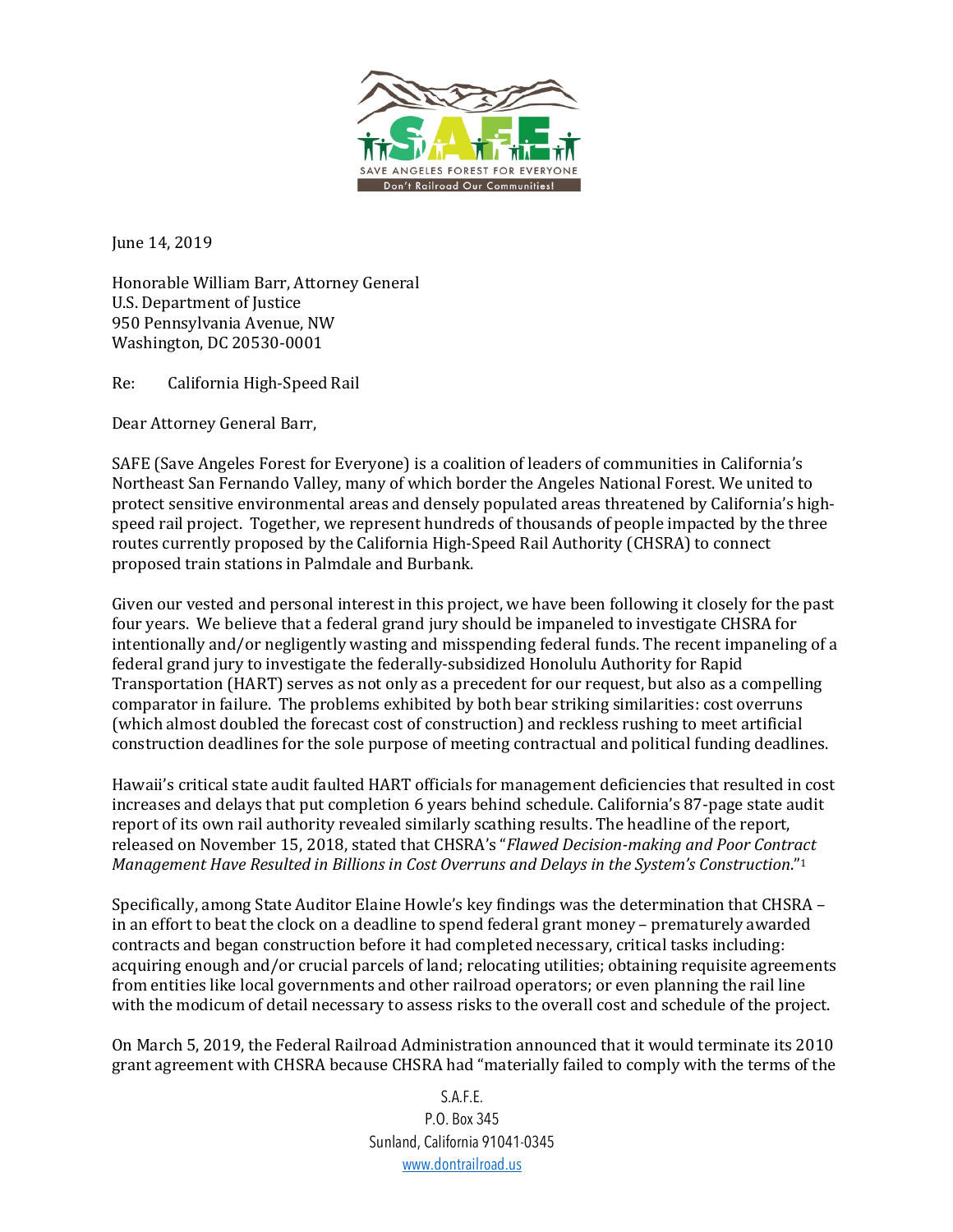*SAFE/California High-Speed Rail June 14, 2019 Page 2 of 3*

agreement" and had not made "reasonable progress" on the project.<sup>2</sup> On May 16, the FRA followed up with a 25-page letter detailing the reasons it decided to withhold \$929 million in pending federal funding from CHSRA. The federal audit of CHRSA is due to be released soon.

The June 4, 2019 edition of the Los Angeles Times features an article<sup>3</sup> detailing a conflict of interest investigation over a \$51 million change order approved by a top CHSRA consultant who had a financial interest in the company given the change order. An ethics review has been initiated by the state. 

This article came as no surprise, as CHSRA has a long history of embroiling itself in conflicts of interest. In 2016, SAFE responded to CHSRA's so-called "Equine Study," a report intended to evaluate the effect of high-speed rail on horses and on the equestrian communities proposed to be bisected by the rail alignment.<sup>4</sup> Instead of partnering with a team of independent, third-party experts in the field, CHSRA instead contracted with the Mineta Transportation Institute (MTI) to be the sole entity to conduct the Equine Study. The hiring of this entity was in and of itself a conflict of interest as there existed significant crossover between the board of CHSRA and the board of MTI, as well as between MTI, contractors hired by CHSRA, and rail funding sources.

In the online version of the *LA Times* on June 10, 2019, correspondent Ralph Vartabedian disclosed that CHSRA has defaulted on payments owed to farmers whose property has already been seized by eminent domain.<sup>5</sup> One farmer interviewed has been owed \$1.9 million for three years. CHSRA is making promises it will not and cannot meet. The question is whether it is intentionally misleading the farmers, the courts, or the public by continuing make commitments it has no ability to fulfill. This bulldozer approach to government projects is unethical and possibly illegal.

These examples are just the tip of the iceberg. There are numerous sources of information available which document CHSRA's long history of transgressions. In addition to myriad articles by LA Times correspondent Ralph Vartabedian, we would encourage you to read "The Hamilton Report", a website maintained by Kathy Hamilton, an investigative journalist and activist focused on the highspeed rail project. Since 2010, Hamilton has written more than 350 articles on the subject and has attended or watched hundreds of local, state and federal meetings: www.thehamiltonreport.com. Additionally, our own website, www.dontrailroad.us, contains a valuable library of articles, reports, and other pertinent material.

However, we would caution you against relying on the CHSRA website (www.hsr.ca.gov) as an accurate source of information, as they have previously omitted or hidden information that is detrimental to their organization. For example, in 2017 CHSRA conducted a geotechnical analysis of tunneling through the Angeles National Forest, but the resulting Draft Geotechnical Report was so damning that it was never included in the documents available on the CHSRA website. It was only discovered a year later as the result of a Public Records Request issued by our organization.<sup>6</sup>

CHSRA is anything but transparent. If HART met the threshold necessary for impaneling a federal grand jury, then CHSRA surely surpasses that threshold. CHSRA's history of ineptitude, negligence, waste, and misspending of federal funds has risen to the level of possible criminal misconduct and as such, CHSRA demands scrutiny at the federal level. Simply put, a federal grand jury needs to be impaneled to unravel this ball of yarn.

> S.A.F.E. P.O. Box 345 Sunland, California 91041-0345 www.dontrailroad.us